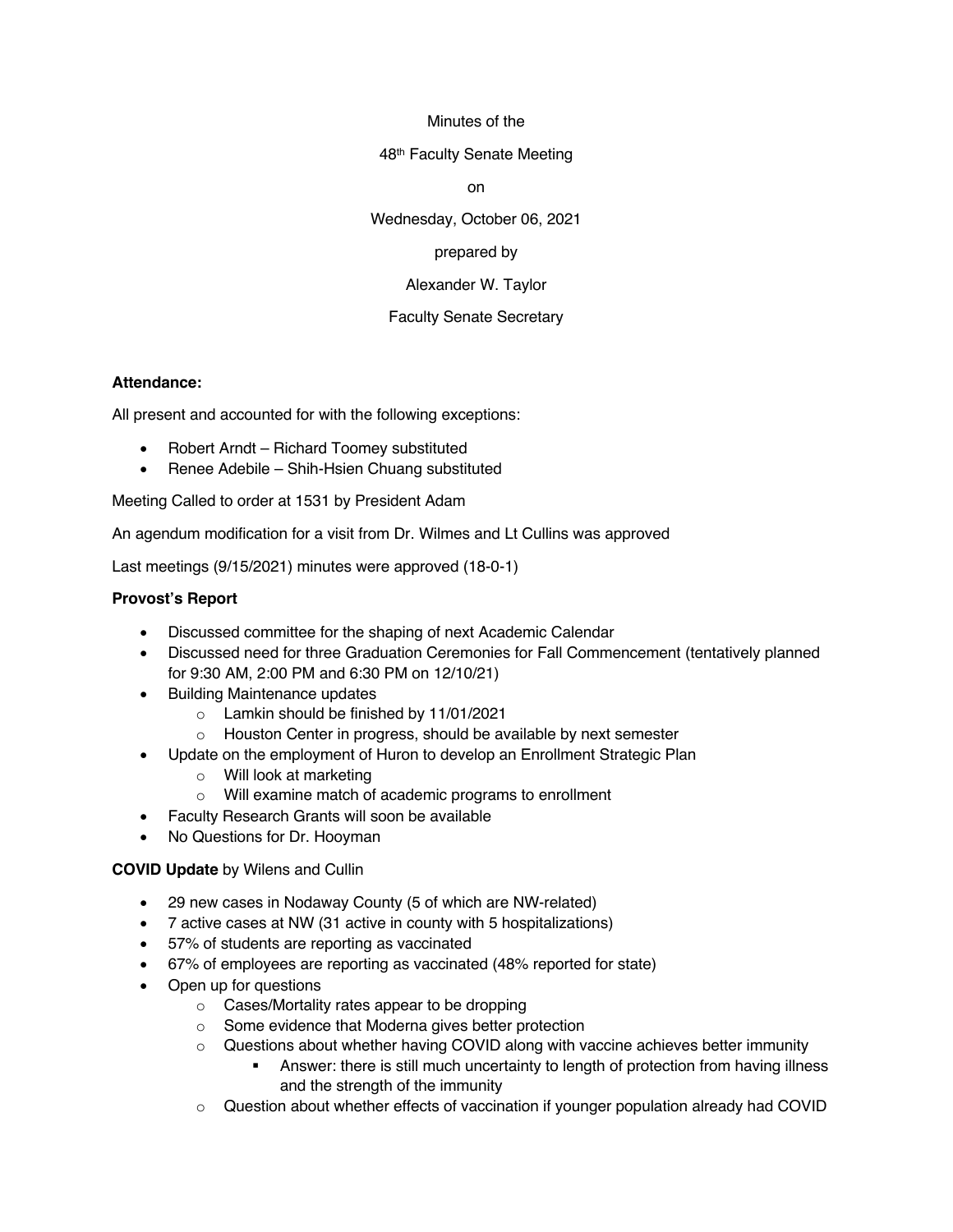- **E** Answer: I didn't really hear one...
- o Comments about comparison of NW with other schools
	- Some Private schools are mandating vaccination they are reporting much higher Vaccination rates (90%+)
	- § NW is in the middle (upper middle?) of the pack to other schools in Missouri (wrt vaccination rates)
- $\circ$  We have not yet met the threshold for relaxing masking mandate
- o State institutions are not bound by recent vaccination mandate via OSHA
- $\circ$  Side effects of a booster shot (i.e., Third Pfizer) are equivalent to the second shot
- o Eligibility criteria for a booster (Pfizer only)
	- 6 months post second vaccination
	- § Over 65
	- **•** High-risk medical conditions
	- § Frontline (Medical professionals and non-collegiate educators)
- o Questions about Quarantine Facility
	- Students sent to if they test positive and are symptomatic
- o Question about international students and faculty/staff What are their options if they received an alternative vaccine (non- Pfizer, Moderna, Johnson&Johnson – example cited was COVIDShield) – No definitive answer heard.
- $\circ$  Question about how faculty notified about students in isolation or quarantine Deferred but answered in subsequent 10/6/21 email to Peter Adam: "Faculty will receive student quarantine/isolation notifications by email along with access to which students are in quarantine/isolation in the NW360 system. The email will originate from Evan Rand or NW Contract Tracer."

# Presidents Report

- COVID numbers good all down
	- o 57% students and 67% faculty/staff vaccinated
- On the Health Insurance issue (Crisis?) no decision to date (Note: Guidance was passed onto the University employees 10/07/21)
- Commencement (announced by Provost)
	- o Each ceremony will be capped at 225 (usually 300)
- Evaluation Task Force
	- $\circ$  John Gallaher + M. Steiner + 1 School + 1 CAS + 2 dir/chair
	- $\circ$  Look at process of chair and director evaluations of faculty
		- value of service?
		- § professional advising model vs regular (historic) model
		- internal vs external review process
		- Question: what is difference. An external entity may review tenure recommendations
		- § Comment external review for tenure (Voss suggested)
	- o HR is look at 360 degree reviews of upper-echelon staff
- Membership of Calendar task force elected and are starting meetings
- Research Committee will be sending out the Call for Proposals (RFP?) within the next week.
	- o \$25K ear-marked
	- $\circ$  Reminder of New Ethics training requirement for Human and Animal Subjects

## Committee Reports

- Academic Petitions (Mike Miller)
	- $\circ$  Met on 9/24/21 they heard 8 petitions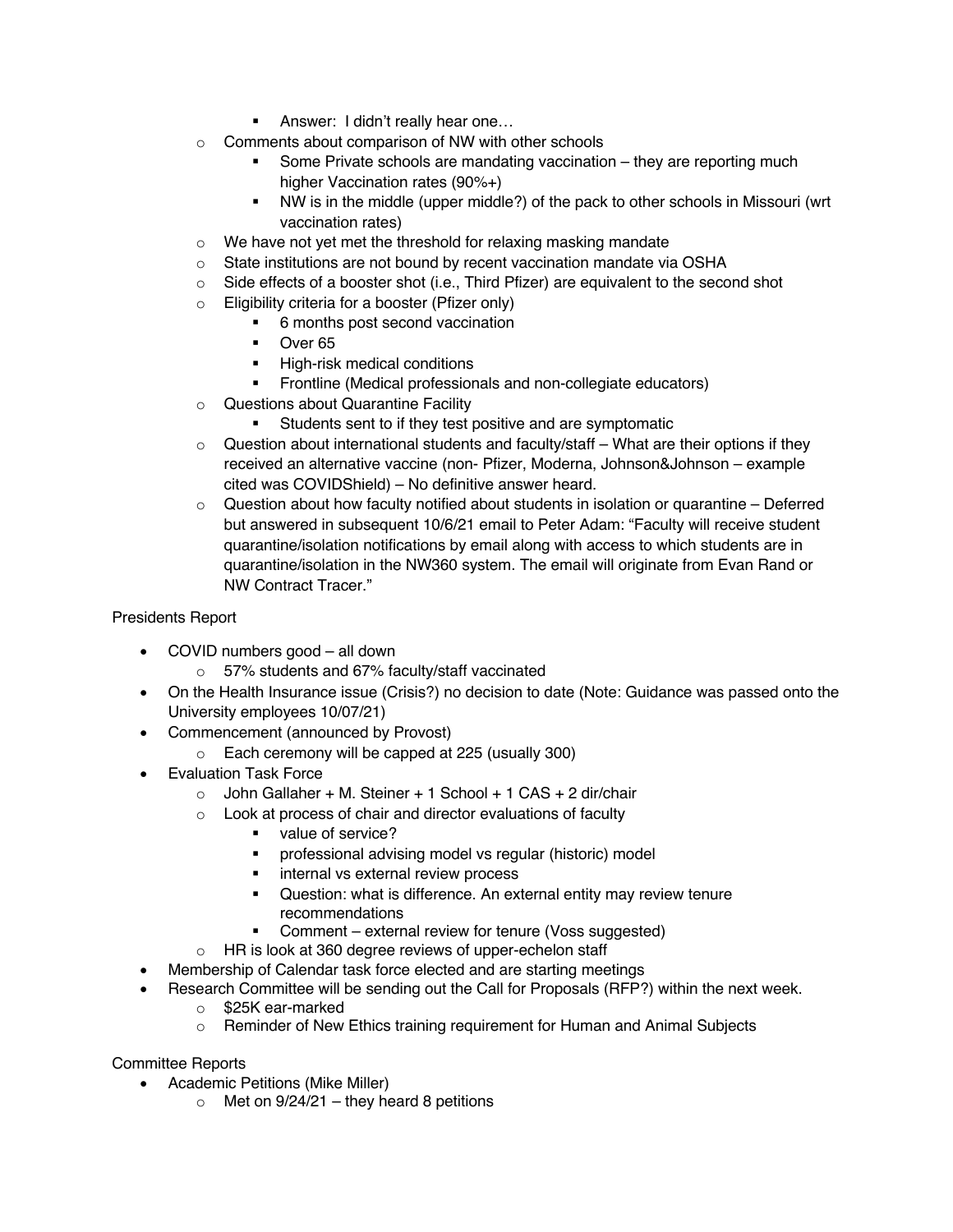- Academic Appeals (Ajay Bandi)
	- o Have not met yet
- Curriculum and Degree Requirements (Trevor Meyer)
	- o Met 10/03/21
	- $\circ$  Deadline for consideration of proposals is 1 week prior to next meeting (at 1700)
	- $\circ$  Keep in mind that changing course numbers has numerous follow-on effects please use with caution
	- Designated Curricular Matters (Jennifer Wall)
		- o Met on 9/23/21
		- o Heard and approved three proposals
		- $\circ$  They will start discussing the future if interdisciplinary course next month. Deadline for submission of opinions and comments is 11/04/21
		- o Working on adding descriptors for the NW Online rubrics
- Assessment (Robert Voss)
	- o Next meeting is 10/11/21
	- o Currently discussing Course Outcomes
- Faculty Welfare (John Gallaher)
	- $\circ$  Meeting on 10/05/21 nothing to report
- Budget and Finance (Matt Symonds)
	- o Met on 9/24/21
	- o Were joined by Hooyman and Carrick. Went through a Budget 101 tutorial. Two documents were generated – an explanatory powerpoint file, and a zoom recording of the meeting. Both are available for the asking
	- $\circ$  The committee has been asked to be involved in discussions regarding the Salary Matrix this year
- Teaching and Learning (Alice Foose) (some information below was not discussed, but rather provided as a text file to Secretary Taylor)
	- $\circ$  The teaching & Learning committee (T&LC) continues to collect areas that need training from CITE, NW360, etc. As requests are made they have been passed on to those who are creating trainings and the "tips" we get in out email. Whenever possible, the originator gets the outcome ASAP. Currently, we are working on a more detailed report to publish for all.
	- $\circ$  A subcommittee representing both school and teaching staff discussed and proposed a more efficient "boiler plate" for the syllabus which divides course specific information from university wide-policy. This has been forwarded.
	- o Met with Allison Hoffman & Leslie Chandler on tutoring/ SI practices 9/15/21. Working on quick 1 page handout with services as a reminder of what is available. This will be attached to the minutes (or the next faculty senate agendum).
		- Met with Will Sabio 9/22/21 to follow up on new best practices with accommodations; procedure to ensure security of proctored exams
			- Upon request to understand the proctoring process all faculty were sent at the beginning of the semester a green laminated card with the process. Contact Will Sabio if you need more.
			- No exam is proctored without the confirmation of the instructor and checking specifications with instructor e.g, exam to be given on a specific day, specific format and directions (computer with respondus, written/ paper, etc.
			- Strict testing protocols followed including student surrender backpacks, phones, ear pieces, baseball hats, etc.
			- Proctors monitor by walking round and checking on students during test
			- Computers exams are with lock-down browser, etc.
			- Exams are returned to professor as specified by the instructor.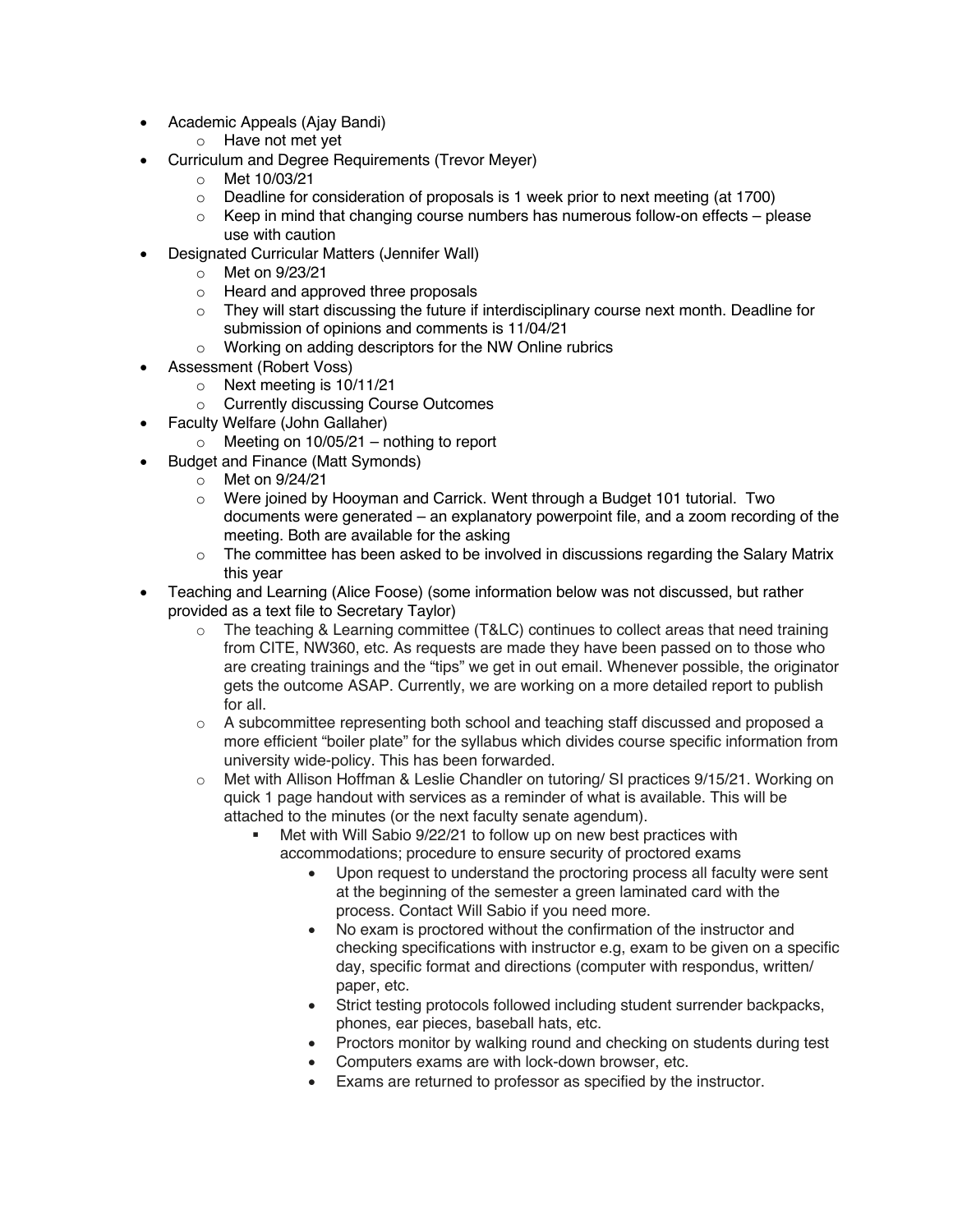- o Confirmation student has an updated accommodation (updated yearly; ADA allows for 1/ semester or 1/ year updates)
- o Documentation for accommodations are updated each year. This ensures the most accurate accommodations are provided; that the accommodation is still needed, & that someone who does not have a disability tries to work the system
- Accommodation start when the letter is given to the instructor (not before and the letter is not the be retroactive). It is the responsibility of the student to provide the updated accommodation letter to the instructor.
- There have been no reports/ complaints of academic violations of integrity with these practices
- Any questions about processes or concerns, Will Sabio would be glad to address/ & explain practices & processes.
- $\circ$  Discussion and requests to look into ability of instructors to schedule exams for students with accommodations. This is request of instructors to make their job easier. Can we get this process in writing to be consistent/ equitable?
- $\circ$  Question about if students fail to arrange for accommodations prior to event, can we handle independently – report of conflicting guidance on this. The answer is likely yes, we can handle, if we so choose, but are under no obligation to do so. It is the student's responsibility to handle the requests in a timely manner.
- Legislative Committee (Brett Chloupek)
	- o No report
	- COTE, Graduate Council, Research, IRB, Animal Welfare, University Seminar
		- $\circ$  IRB has published update quidelines involving research with human subjects.
		- o Document was attached to meeting invite, but can also be found at https://www.nwmissouri.edu/fsenate/irb/index.htm

## **Old Business**

- Memorial Fund for Roger Von Holzen
	- Bernie and Katie Meyers (\$500 needed)
	- Possibility of donation from Faculty Senate Foundation Funds
	- A poll (not an official vote) was taken to get a feeling for the appropriate donation amount • (\$0, \$50, \$100, \$200) - majority went with \$100.
	- Proposal will be amended for the next faculty Senate meeting

#### Proposals

|                | ι ιυρυσαισ                              |           |                        |                                                                                                    |              |  |  |  |
|----------------|-----------------------------------------|-----------|------------------------|----------------------------------------------------------------------------------------------------|--------------|--|--|--|
| ID             | <b>Initiator</b>                        | Proposal  | Type                   | Name                                                                                               | <b>Notes</b> |  |  |  |
|                | Joy L. Daggs                            | 121-29-03 | Change Program         | Communication Major, 36-60 hours: B.S.                                                             |              |  |  |  |
| $\overline{c}$ | Joy L. Daggs                            | 121-29-04 | Change Program         | Communication Major, 33-54 hours: B.A.                                                             |              |  |  |  |
| 3              | <b>Brooke McAtee</b>                    | 221-01-01 | New Program            | <b>Nursing Administration Certificate</b>                                                          |              |  |  |  |
| 4              | <b>Brooke McAtee</b>                    | 221-01-02 | New Program            | <b>Nurse Educator Certificate</b>                                                                  |              |  |  |  |
| 5              | Jeffry Thornsberry                      | 221-04-01 | New Program            | <b>Echocardiographic Sciences Completion Degree</b><br>Program, 72 hours: B.S. - No Minor Required |              |  |  |  |
| 6              | Jeffry Thornsberry                      | 221-04-02 | New Program            | Sonographic Sciences Completion Degree Program. 72<br>Hours: B.S. - No Minor Required              |              |  |  |  |
| 7              | Michael Hobbs                           | 221-10-01 | Change Course          | <b>ENGL 10226 Modern and Contemporary World Literature</b>                                         |              |  |  |  |
| 8              | Justin Hoffmeier                        | 221-17-02 | New Course             | MATH 605 Abstract Algebra                                                                          |              |  |  |  |
| 9              | Robert Pippin                           | 221-19-02 | <b>Course Deletion</b> | MUS 19118 Orchestra                                                                                |              |  |  |  |
| 10             | Robert Pippin                           | 221-19-03 | <b>Course Deletion</b> | <b>MUS 19119 Orchestra Activity</b>                                                                |              |  |  |  |
| 11             | Debra Brown                             | 221-19-04 | <b>Course Deletion</b> | <b>MUS 19141 Basic Guitar</b>                                                                      |              |  |  |  |
| 12             | Terry Long                              | 221-22-01 | New Course             | HPER 22-331 Introduction to Officiating                                                            |              |  |  |  |
| 13             | Terry Long                              | 221-22-02 | <b>Change Course</b>   | HPER 22334 Theory and Administration of Coaching                                                   |              |  |  |  |
| 14             | Terry Long                              | 221-22-03 | Change Program         | Coaching Minor, 24 hours                                                                           |              |  |  |  |
| 15             | Rhonda Beemer                           | 221-22-04 | <b>Change Course</b>   | HPER 22223 Introduction in Health Science and<br><b>Wellness Professions</b>                       |              |  |  |  |
| 16             | Rhonda Beemer                           | 221-22-07 | <b>Change Course</b>   | <b>HPER 22332 Physiology of Exercise</b>                                                           |              |  |  |  |
| 17             | Chi Lo Lim/Benjamin<br><b>Blackford</b> | 221-54-01 | New Program            | <b>MBA-GIS</b>                                                                                     |              |  |  |  |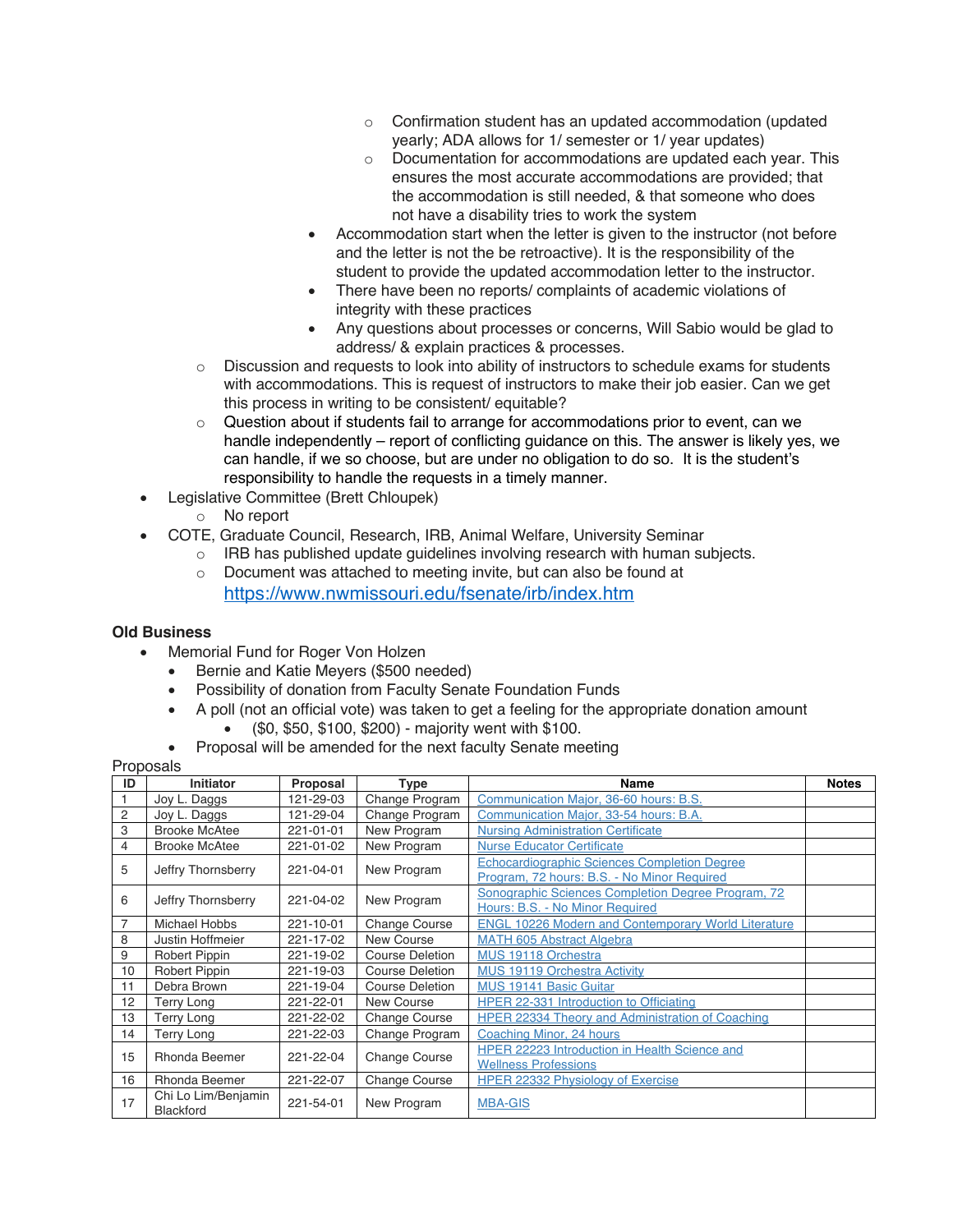| 18 | Araceli Hernandez | 221-54-02 | New Course     | <b>MGMT 54324 Organizational Training and Development</b> |  |
|----|-------------------|-----------|----------------|-----------------------------------------------------------|--|
| 19 | Araceli Hernandez | 221-54-03 | New Course     | <b>MGMT 54325 Employee and Labor Relations</b>            |  |
| 20 | Araceli Hernandez | 221-54-04 | New Course     | <b>MGMT 54323 International Human Resource</b>            |  |
|    |                   |           |                | Management                                                |  |
| 21 | Araceli Hernandez | 221-54-05 | Change Program | Human Resource Management Comprehensive Major, 75         |  |
|    |                   |           |                | hours: B.S. - No Minor Required                           |  |
| 22 | Rochelle Hiatt    | 221-68-01 | New Course     | SCGD 68-631 Practicum in K-12 School Counseling           |  |

- Voting proceeded in 10 item increments to get through more quickly
- Items 1-10 Motion to vote approved and seconded
	- o None were requested to be set aside for discussion
	- o Vote: 19-0-0 all of items 1-10 (in the above table passed)
- Items 11-20
	- o Item 221-22-02 a request for discussion was made
		- § Course (as per material provided) does not appear to be a "Theory" course, but rather practicum. Is this course mis-titled?
		- § T. Meyer comments that the concept of course is a non-sport specific (sportagnostic?) review of coaching concepts, and as such might be considered to be more theoretical in nature.
	- $\circ$  Vote: 19-0-0 for all except for 221-22-02 which was 17-1-1 (All passed)
- Items 21-22
	- o No request for discussion
	- $\circ$  Vote 19-0-0 (both passed)
- There was a request to include more information in the voting tool, rather than just the proposal number – to be implemented next senate meeting.

### **New Business**

- Change to Academic Integrity policy
	- o Appears to be a change in Policy (from last year)
		- § Provost asked us to vote on a change to policy (in response to students uploading exams to a repository)
		- § Senate maintains that this is an item for the Academic Integrity Panel
		- Call for vote that this needs to be transferred to AI Panel passed unanimously without comments
- Policy Library
	- o A request was made to define the rules surrounding policy changes
	- o Senate was provided with a flowchart rather than a document of procedures.
		- Flowchart did not meet criteria for proper flowcharting technique (randomly assigned chart elements)
		- We were expecting a legal document the flowchart insinuated that there are workarounds for policy changes not involving Faculty Senate Input
		- Senate suggests there needs to be a definitive demarcation between HR issues and academic issues
		- The chart does not resolve the Senate's primary issue that the NW Legal department can change policy without our input.
- Letter to Board of Regents (BoR)
	- o BoR is planning on meeting to discuss the plan for the search
	- o BoR by-laws indicate that faulty input is required, but the mechanism of the input is unclear
	- $\circ$  Provost worries that an official letter to the BoR could be problematic at this time due to the timing of the request, transparency of the process and overall comfort levels
	- o An announcement is anticipated at the next BoR meeting (10/29/21)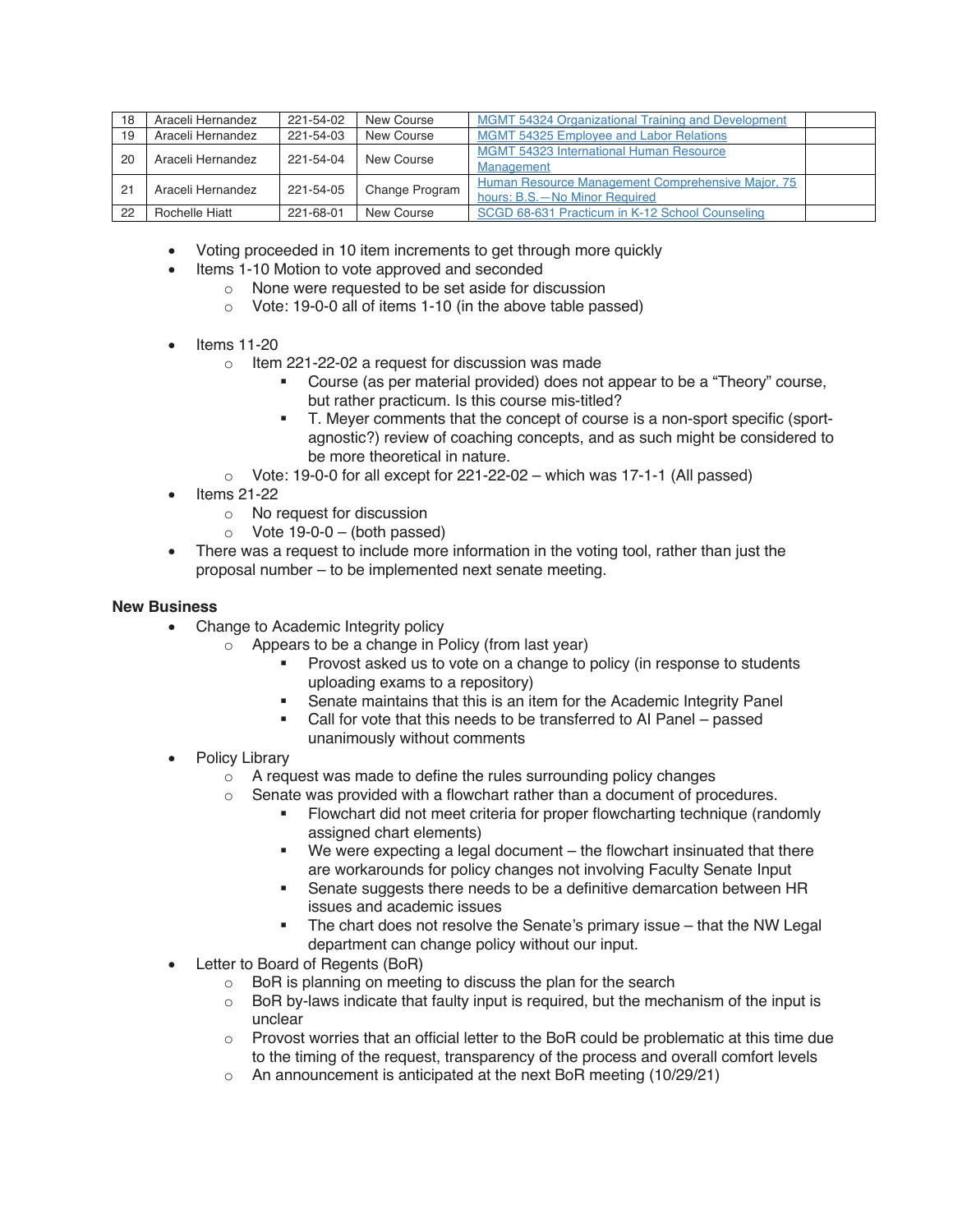- $\circ$  Dr. Adam has written a draft of a letter to intimate our concern with being involved in the selection process of any upper-echelon administrative positions
- o It is currently unknown where the BoR is in the process
- o A question was put out to the Senate as to whether we should forward said letter, or wait until after BoR meeting
- o A third option was discussed having Dr. Hooyman act as our advocate, and quietly voice our concerns with amenable board members
- o General consensus was option 3 (Dr. Hooyman as advocate)

#### **New Proposals**

| ID             | <b>Initiator</b>                  | Proposal                     | <b>Type</b>            | Name                                                                | <b>Notes</b> |
|----------------|-----------------------------------|------------------------------|------------------------|---------------------------------------------------------------------|--------------|
| 1              | Jim Campbell                      | 121-04-01                    | Change Program         | Data Sciences and Informatics Comprehensive Major-                  | 9/21/21      |
|                |                                   |                              |                        | Molecular Biology Emphasis, 84 hours: B.S. - No Minor               |              |
|                |                                   |                              |                        | Required                                                            |              |
| $\overline{c}$ | Ashley D. Black                   | 121-10-01                    | Change Course          | <b>ENGL 10699 Thesis</b>                                            | 9/21/21      |
| 3              | Blackford/Lim                     | 121-54-01                    | Change Program         | <b>MBA General Emphasis</b>                                         | 9/21/21      |
| $\overline{4}$ | Blackford/Lim                     | 121-54-02                    | Change Program         | <b>MBA Human Resource Management Emphasis</b>                       | 9/21/21      |
| 5              | Blackford/Lim                     | 121-54-03                    | Change Program         | <b>MBA Management Emphasis</b>                                      | 9/21/21      |
| 6              | Blackford/Lim                     | 121-54-04                    | Change Program         | <b>MBA Business Analytics</b>                                       | 9/21/21      |
| $\overline{7}$ | Blackford/Lim                     | 121-54-05                    | Change Program         | <b>MBA General Emphasis</b>                                         | 9/21/21      |
| 8              | Blackford/Lim                     | 121-54-06                    | Change Program         | <b>MBA Human Resource Management Emphasis</b>                       | 9/21/21      |
| 9              | Blackford/Lim                     | 121-54-07                    | Change Program         | <b>MBA Management Emphasis</b>                                      | 9/21/21      |
| 10             | Blackford/Lim                     | 121-54-08                    | Change Program         | <b>MBA Business Analytics</b>                                       | 9/21/21      |
| 11             | Blackford/Lim                     | 121-55-01                    | Change Program         | <b>MBA Marketing Emphasis</b>                                       | 9/21/21      |
| 12             | Blackford/Lim                     | 121-55-02                    | Change Program         | <b>MBA Marketing Emphasis</b>                                       | 9/21/21      |
| 13             | Sue Wood                          |                              | Change Course          | EDCI 62456 Practicum and Seminar in Elementary School               | 9/21/21      |
|                |                                   | 121-62-01                    |                        | Reading                                                             |              |
| 14             |                                   | 221-04-03                    | Change Program         | Radiologic Sciences Completion Degree Program, 73 hours:            | 9/21/21      |
|                | Jeff Thornsberry                  |                              |                        | <b>B.S.</b> - No Minor Required                                     |              |
| 15             | <b>Heather Hill</b>               | 221-10-03                    | New Course             | <b>ENGL 570 Advanced Studies in Writing and Rhetoric</b>            | 9/21/21      |
| 16             | <b>Heather Hill</b>               | 221-10-04                    | <b>Change Course</b>   | <b>ENGL 10501 Writing and Pedagogy</b>                              | 9/21/21      |
| 17             | Justin Hoffmeier                  | 221-17-04                    | Change Program         | <b>Mathematics M.S.</b>                                             | 9/21/21      |
| 18             | Debra Brown                       | 221-19-05                    | <b>Course Deletion</b> | MUS 19380 Music in the Elementary School                            | 9/21/21      |
| 19             | Debra Brown                       | 221-19-06                    | <b>Course Deletion</b> | MUS 19235 Intersections in the Arts                                 | 9/21/21      |
| 20             | William Richardson                | 221-19-07                    | Change Program         | Music Comprehensive Major, 44 hours: B.A. - No Minor                | 9/21/21      |
|                |                                   |                              |                        | <b>Required</b>                                                     |              |
| 21             | <b>Ben Blackford</b>              | 221-55-01                    | Change Course          | <b>MKTG 55437 International Marketing</b>                           | 9/9/21       |
| 22             | Nissa Ingraham                    | 221-61-01                    | New Program            | <b>Educational Diagnostician, EdS</b>                               | 9/21/21      |
| 23             | Nissa Ingraham and<br>Linda Smith | 221-61-02                    | Change Program         | Education B.S., Secondary Program (Certifies Grades 9-12)           | 9/21/21      |
| 24             | Nissa Ingraham and<br>Linda Smith | 221-61-03                    | Change Program         | <b>Education B.S., Elementary-Secondary Program (K-12)</b>          | 9/21/21      |
|                |                                   |                              |                        | Certification)                                                      |              |
| 25             |                                   | Sara Taylor and<br>221-61-04 | New Course             | <b>EDUC 61-791 Educational Psychology for the Educational</b>       | 9/21/21      |
|                | Nissa Ingraham                    |                              |                        | Diagnostician                                                       |              |
| 26             | Nissa Ingraham and<br>Sara Taylor | 221-62-09                    | New Course             | <b>EDCI 62-691 Educational Psychology for the Educational</b>       | 9/21/21      |
|                |                                   |                              |                        | <b>Diagnostician</b>                                                |              |
| 27             | Nissa Ingraham                    | 221-62-10                    | New Program            | <b>Educational Diagnostician with School Psychological Examiner</b> | 9/21/21      |
|                |                                   |                              |                        | Certification, M.S.Ed.                                              |              |
| 28             | Nissa Ingraham and<br>Linda Smith | 221-62-15                    | Change Program         | Middle School Major, 40-42 hours: B.S.Ed. degree-Certifiable        | 9/21/21      |
|                |                                   |                              |                        | <b>Subject Field Required</b>                                       |              |
| 29             | Rochelle Hiatt                    | 221-68-02                    | Change Program         | Master of Science in Education: School Counseling                   | 9/21/21      |

- As before, voting in 10 unit increments
- Items 1-10
	- o No discussion requested
	- o Item 121-54-05 18-1-0, (Passed)
	- o All others 19-0-0 (Passed)